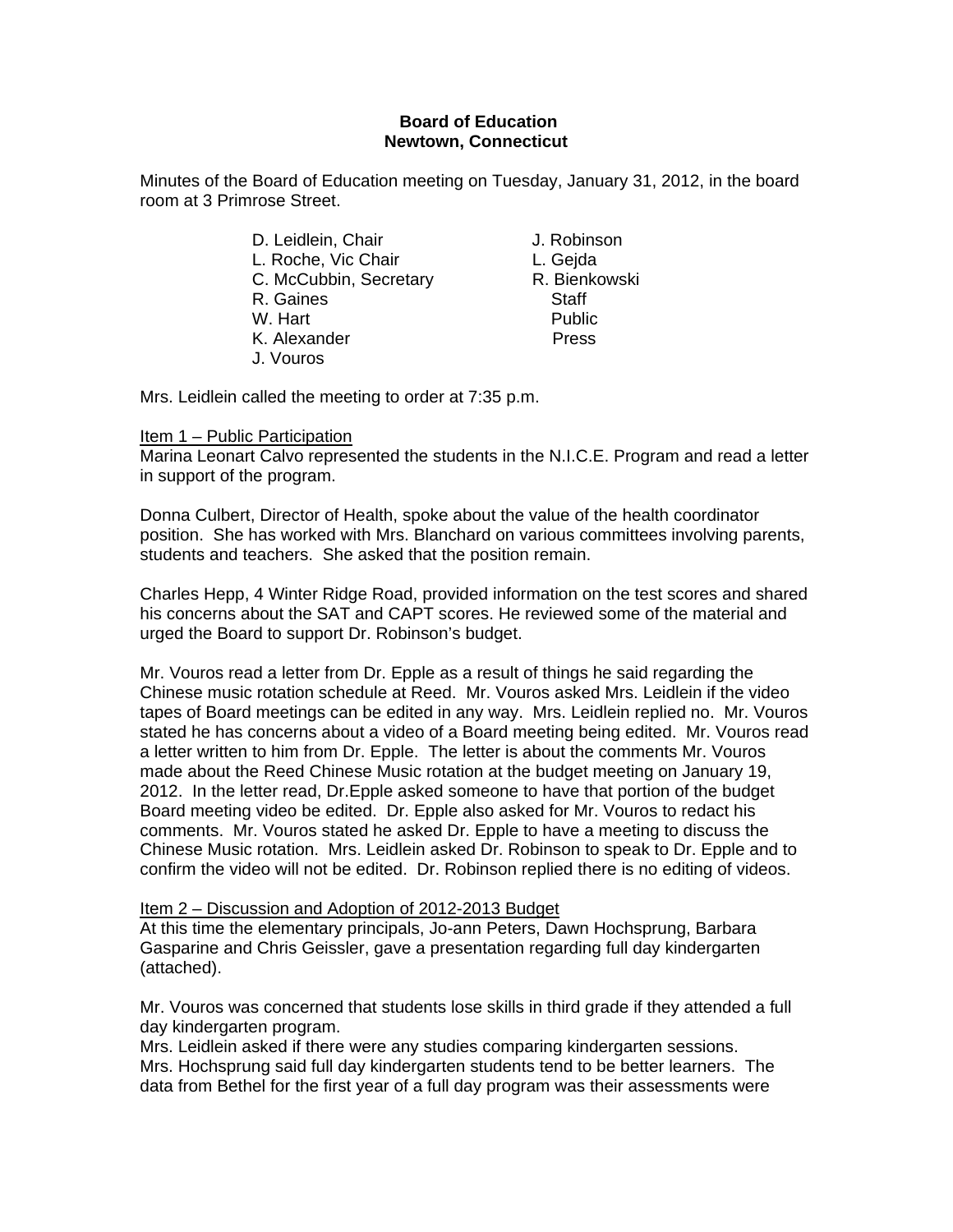Board of Education **-2-** Figure 2. Figure 2. Figure 31, 2012

equal to the results of the May assessments. She doesn't feel we will see that drop in third grade.

Dr. Robinson said that regarding third grade leveling of it could be attributed to dealing with remediation of students at risk so the choice was to not do the acceleration with the others. With our program we don't need to contend with that issue.

Mrs. Roche and Mr. Vouros spoke to some of the kindergarten teachers who said time was the biggest issue for them.

Mrs. Leidlein wanted information on the number of incoming kindergarten students as to if they were coming from full day pre-k programs and how many first grade students are coming from full day kindergarten.

Mrs. Peters said we would have to recognize that children coming in from a full day program would have had a different curriculum.

Mrs. Leidlein questioned the enrollment and staffing.

Dr. Robinson said these are Chung's projections.

Mrs. Leidlein sees places we can reduce teachers. She asked the principals to go back to see any place for staff reductions.

Dr. Robinson said sometimes there are inclusions of special education students in classes where we would keep the class size low. She decided to not reduce these teachers further to keep kindergarten through grade 2 low.

Mrs. Leidlein said in grade 3 we have 16 per class in one school and 23 in another. Dr. Robinson said people move in over the summer and sometimes we even have had to add a teacher. The special education students integrate with their peers so we try to keep the numbers down.

Mrs. Leidlein wanted to relook at that.

Mr. McCubbin said he sees areas where we aren't gaining much more in class size. We could move a teacher.

Mr. Hart stated we could lose a grade 2 teacher at Sandy Hook and possibly a  $3^{\text{rd}}$  or  $4^{\text{th}}$ grade teacher. We have the reverse problem at Middle Gate.

The cost for insurance benefits was mentioned. Mr. Bienkowski stated that the Town developed an insurance committee. Every year the deposit will be based on the previous year. The insurance funding increase is 3%. If there is a change in providers we will have to go to each union to review the plan. If unions don't agree we will have to go to arbitration.

Mrs. Roche asked how the pre-k program would be changed if we have full day kindergarten.

Dr. Regan said two classes will stay at Head O'Meadow and one will move to Sandy Hook School along with the staff needed for those students.

Dr. Robinson said this program is not being relocated because of full day kindergarten. We had previous conversations about students being moved to their home schools.

Mrs. Roche asked how the placement would be even in the schools.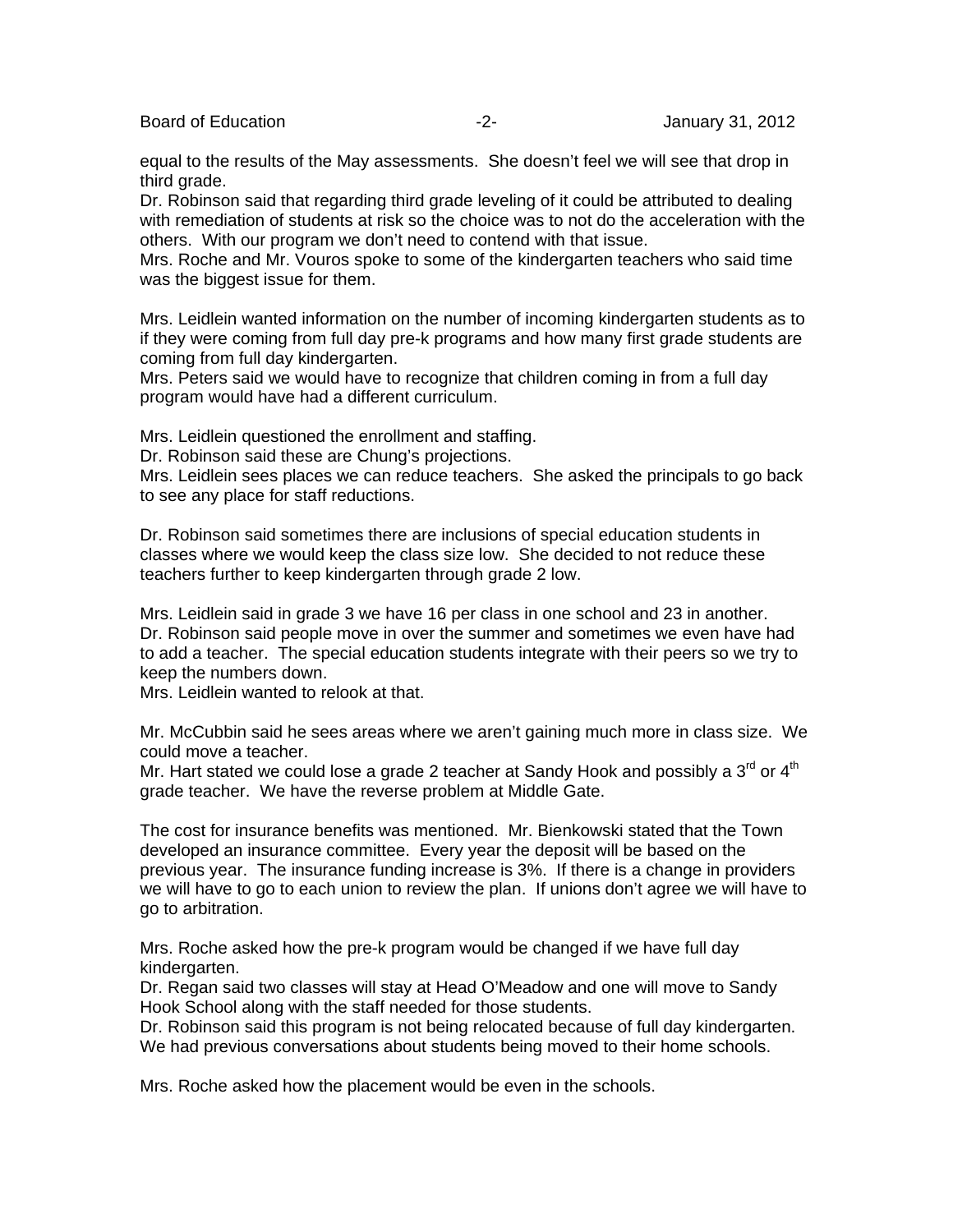Board of Education **Contact Contact Contact Contact Contact Contact Contact Contact Contact Contact Contact Contact Contact Contact Contact Contact Contact Contact Contact Contact Contact Contact Contact Contact Contact Co** 

Dr. Robinson said we aren't going to create a class if there are no students so we would only move students if necessary.

Dr. Regan stated that this program has been highly itinerant being located in multiple schools. He doesn't want to lose the program for the older students. We were crowded at Reed so we kept two there and moved one to Head O'Meadow.

Mrs. Roche prefers that the program remains in one location.

Dr. Gejda said this year the pre-school teachers have been involved in the PLC with the kindergarten teachers, which has been extremely valuable.

Dr. Regan stated they have worked to develop a pre-school curriculum in alignment with our kindergarten curriculum.

Mr. Vouros said since the pre-k staff would prefer to stay in one building we should make room for them at Head O'Meadow. Dr. Regan said that was correct as they like to work as a team. The space there would become a safety issue.

Mrs. Leidlein asked about transportation costs.

Mr. Vouros mentioned the pre-k transportation meeting where costs for EAs in special education was discussed.

Dr. Robinson said we discussed a number of issues. We had five buses servicing pre-k with some with only one student. The question was the need for an adult when there was only one student on the bus. The parents had been called with the decision to remove the EAs but contacted again when we decided to keep them on the buses.

Mrs. Leidlein questioned the amount in salary adjustments with no expected contract changes.

Mr. Bienkowski said by the end of the year that amount is usually zeroed out. It will be a different amount every year. Teachers take courses to advance them on the salary steps.

Mrs. Leidlein asked for clarification on the IPad purchases.

Dr. Gejda stated the purchases go through grant funds, district funds and book funds.

MOTION: Mr. McCubbin moved that the Board of Education adopt a budget for the 2012-2013 school year including the following increases from the 2011-2012 budget of \$67,971,427:

- contractual increases and salary adjustment for the current staff at \$1,519,066
- an addition of one behavioral therapist at \$56,989
- increase employee benefits for \$269,175
- an increase in tuition out-of-district at \$93,676
- an increase in fuel oil at \$73,089
- an increase in fuel for vehicles and equipment at \$132,448
- an addition of a .50 hearing impaired teacher at \$28,628 and
- an addition of a .40 ELL teacher at \$22,902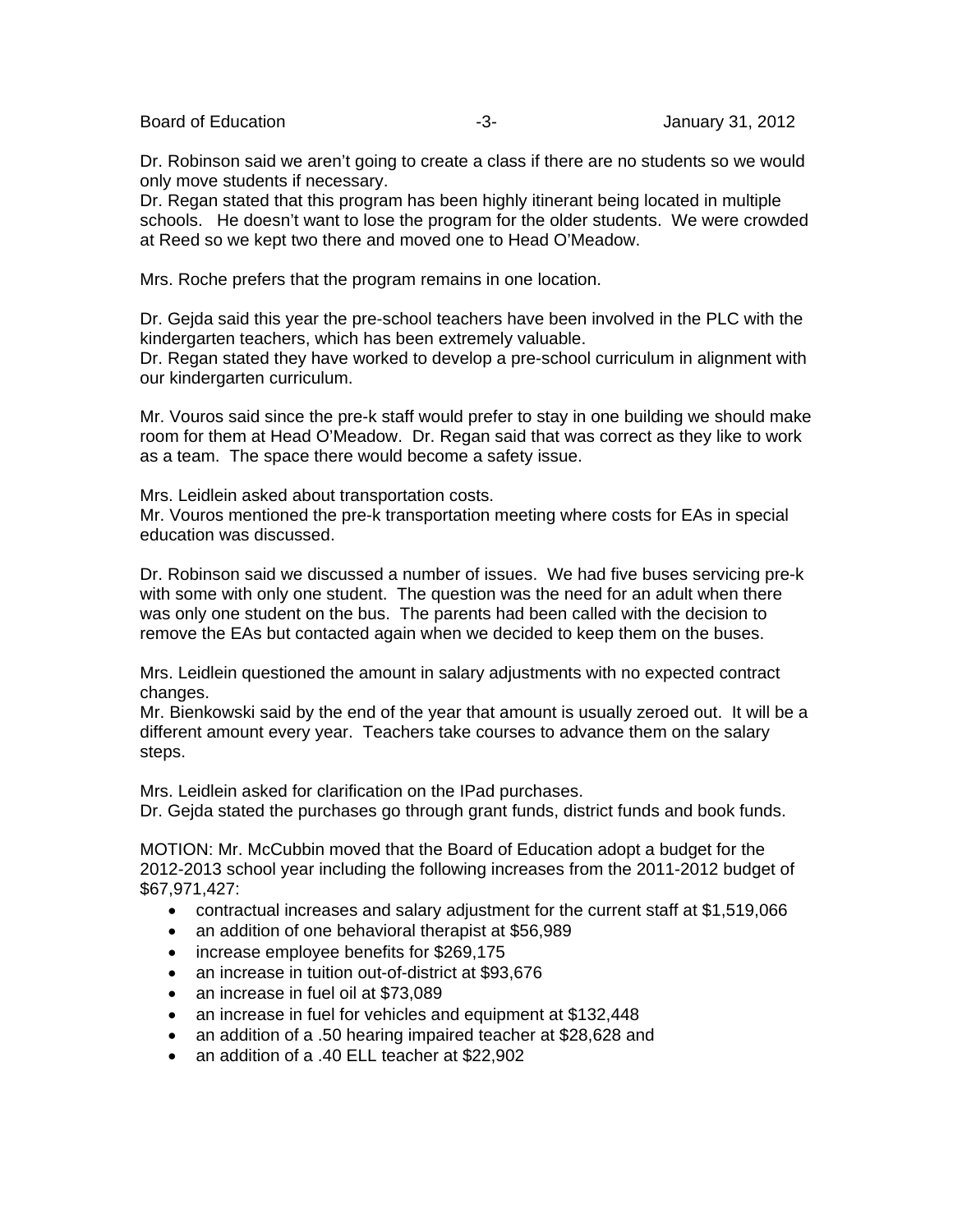and with the following reductions:

- \$154,854 in electricity
- **\$23,028 for .57 ESL tutor**
- $\bullet$  \$20,360 in all other
- \$57,256 in Middle Gate staffing and
- \$432,233 in transportation

and in acceptance of the full day kindergarten initiative:

- \$510,695 for 8.5 kindergarten teachers
- \$122,837 for 7.28 educational assistants
- \$10,641 for technology equipment
- \$10,768 for equipment (furniture)

and an additional reduction of:

• \$198,279 in busing and fuel savings

for a total budget of \$69,936 or a 2.89% increase. Mr. Vouros seconded.

MOTION: Mr. Alexander moved to amend the motion by removing the transportation coordinator for a savings of \$42,679. Mr. Gaines seconded. Mr. Alexander said only one position is needed in that department. Vote: 7 ayes

MOTION: Mr. Alexander moved to amend the current amount by \$16,797 for the STARR adjustment. Mr. Gaines seconded. Vote: 7 ayes

MOTION: Mr. Hart moved to amend the motion to remove \$25,000 for transportation services under special education. Mr. Alexander seconded. Mr. Hart said we have no choice and need to do this. Vote: 7 ayes

MOTION: Mr. Gaines moved to amend the motion to add an increase in district equipment of \$63,504. Mr. Hart seconded.

Mr. Gaines felt we have often neglected increases for musical equipment. Mrs. Leidlein was not in favor.

MOTION: Mr. Alexander made a friendly amendment to remove the \$40,000 and cut it back to \$23,504 eliminating the truck replacement.

Mr. Gaines asked if it would make it another year. Mr. Faiella said we are in the red in vehicle repairs and have three with over 120,000 miles.

Mr. Gaines and Mr. Hart accepted the amendment.

Vote: 3 ayes, 4 nays (Mrs. Leidlein, Mrs. Roche, Mr. McCubbin, Mr. Vouros) The motion failed.

MOTION: Mr. Alexander moved to amend the increase of \$13,321 for the three coaches and study hall supervisor #15, #16 and #18 in section III. Mr. Hart seconded.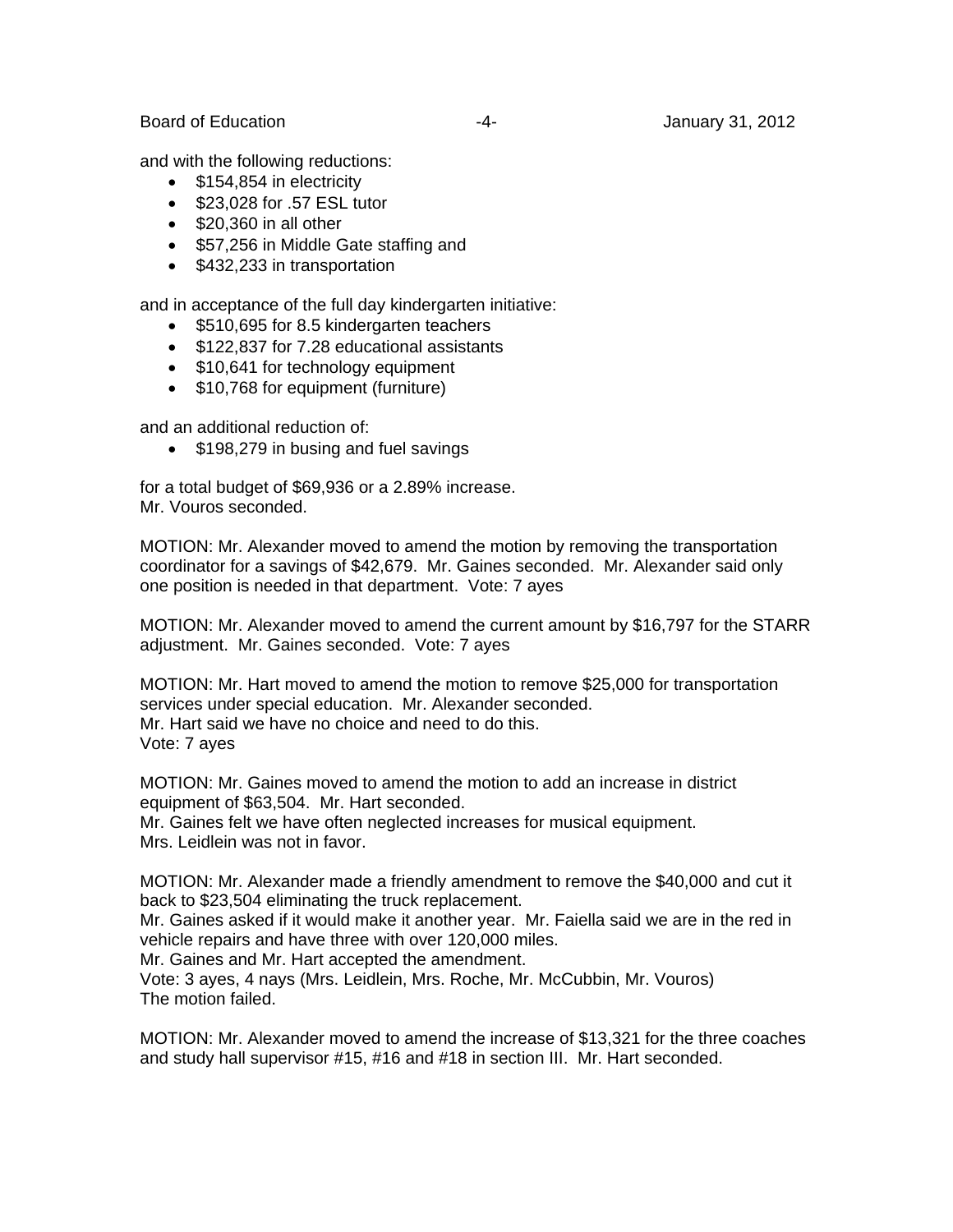Board of Education **-5-** Formulation of Education **-5-** Formulation of Education and Tagglerian and Tagglerian Association of Education and Tagglerian Association of the Second Association of the Second Association of the

Gregg Simon, Athletic Director, said the indoor track program has grown. There are 130 students with 2 coaches. The gymnastics coach is not an employee and also coaches in Oxford.

Vote: 2 ayes, 5 nays (Mrs. Leidlein, Mrs. Roche, Mr. McCubbin, Mr. Gaines, Mr. Vouros) The motion failed.

MOTION: Mr. Gaines moved to increase the budget by adding #3 the district

math/science instructional leader and #5 high school math teacher under section III. For \$141,227. Mr. Hart seconded.

Mr. Gaines stated there were compelling reasons to work on math and science.

Mr. Hart feels it is clear that this is an area we need to focus on.

Mr. Vouros said scores in math and science need to go up. We need Linda Gejda's expertise and get staff to move this initiative forward. Take that money and move it into other areas.

Mr. McCubbin said full day kindergarten is a big expense so we need to find other areas to pay for it.

Mrs. Leidlein said we have other administrative positions with job descriptions that over lap with duties that the instructional leader would have.

Vote: 2 ayes, 5 nays (Mrs. Leidlein, Mrs. Roche, Mr. McCubbin, Mr. Alexander, Mr. Vouros) The motion failed.

Mr. Alexander moved to ad \$57,256 for the high school math teacher. Mr. Gaines seconded.

Mr. Alexander fells math is very important at this time.

Mr. McCubbin agreed but he wants to wait to find the money.

Mr. Alexander said there isn't a lot of time to find the money.

Mr. Hart said we need the math teacher now. We have just about the lowest cost per student expenditure in the state. Everything in section III is critical.

Mrs. Roche disagreed with the math position and wants the reading teachers at Reed. Mr. Vouros was not in favor of the high school math teacher but would support the math and reading teachers at Reed to help improve their test scores. He would also like to have the guidance counselor at the middle school.

Vote: 3 ayes, 4 nays (Mrs. Leidlein, Mrs. Roche, Mr. McCubbin, Mr. Vouros) The motion failed.

MOTION: Mr. Gaines moved to amend the motion to add the staff and program development work and professional education services for in section IV for \$71,477. Mr. Hart seconded.

Mr. Vouros asked how the money would be used.

Dr. Gejda stated that there are some big challenges over the next three years preparing for 2015, the NEASC visit, common core, new assessments and staff and program development work. She would also use teachers to provide professional development. Professional services would include teachers attending workshops. Over the last five years we have cut those lines drastically. Our teacher evaluation plan is being revised at the state. There will be substantial professional growth with that.

Vote: 4 ayes, 3 nays (Mrs. Leidlein, Mrs. Roche, Mr. McCubbin) The motion passed.

MOTION: Mr. Alexander moved to add \$23,369 to equipment technology for the high school wireless coverage in A-wing. Mr. Hart seconded.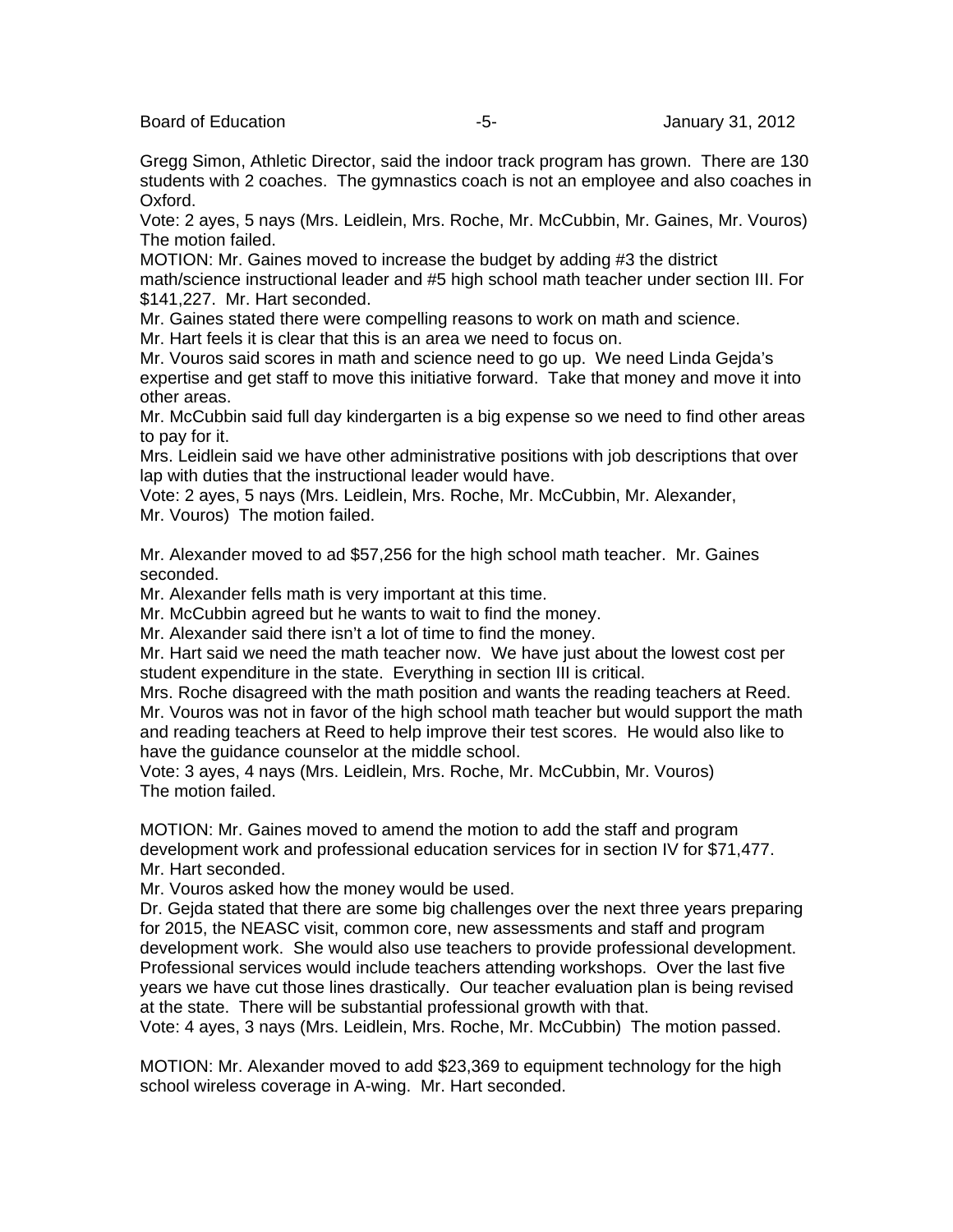Board of Education **-6-** Formulary 31, 2012

Mr. Alexander spoke to a teacher about the importance of this item. The additional access would allow for teachers to bring in their own equipment to use. Vote: 7 ayes The motion passed.

MOTION: Mr. Hart moved to amend the motion on the table to add a guidance counselor at the middle school for \$59,093. Mr. Vouros seconded.

Mr. Vouros agreed with the importance of this position. What they do is crucial for these children.

Mr. Gaines felt this would assist in students starting to take charge of their education. Mr. McCubbin could not support it.

Mrs. Leidlein said we will have declining enrollment the next couple of years and it would be better to add it in the future.

Dr. Robinson added that the population at the middle school will go over 900 next year.

Vote: Mr. Vouros – aye Mrs. Roche - aye

Mr. Hart – aye **Mrs. Leidlein - nay** Mr. McCubbin - nay The motion passed.

Mr. Alexander – nay Mr. Gaines - aye

MOTION: Mr. Vouros moved to add to the Reed School the PE teacher, two reading teachers and the .3 math teacher. Mrs. Roche seconded.

Mr. Vouros feels having the PE teacher will allow more flexibility in scheduling. Mrs. Roche said she could not support it.

Mrs. Leidlein stated we added a major program this year which will move this district forward.

Mr. Hart agrees to be fiscally wise. Do we want an education program that starves to death or do we stand up. The number one thing that defines this town is our education system. We don't have a history of overspending.

Mr. McCubbin said property taxes are big and we have to try to find the money.

Mr. Alexander agrees that we are getting to a number that may not be supported. Vote: Mr. V

| Vote: Mr. Vouros – ave | Mr. McCubbin - nay  |
|------------------------|---------------------|
| Mr. Alexander – nay    | Mrs. Roche - nay    |
| Mr. Hart $-$ aye       | Mrs. Leidlein - nay |
| Mr. Gaines - aye       |                     |

The motion failed.

Mr. Gaines said we have neglected our schools with fiscal plan and wanted to add funds for building and site improvement projects.

MOTION: Mr. Gaines moved to add \$250,000 for building and site maintenance projects. Mr. Hart seconded.

Mr. Gaines said we have discussed projects that need to be done to have a safe environment such as paving the middle school parking lot. Mr. Hart agreed. MOTION: Mr. Alexander made a friendly amendment to change the increase to \$100,000. Mr. Gaines accepted the amendment. Mr. Hart seconded. Vote: 3 ayes, 4 nays (Mrs. Leidlein, Mrs. Roche, Mr. McCubbin, Mr. Vouros) The motion failed.

Mr. Gaines said we have technology that is eight years old and should be addressed.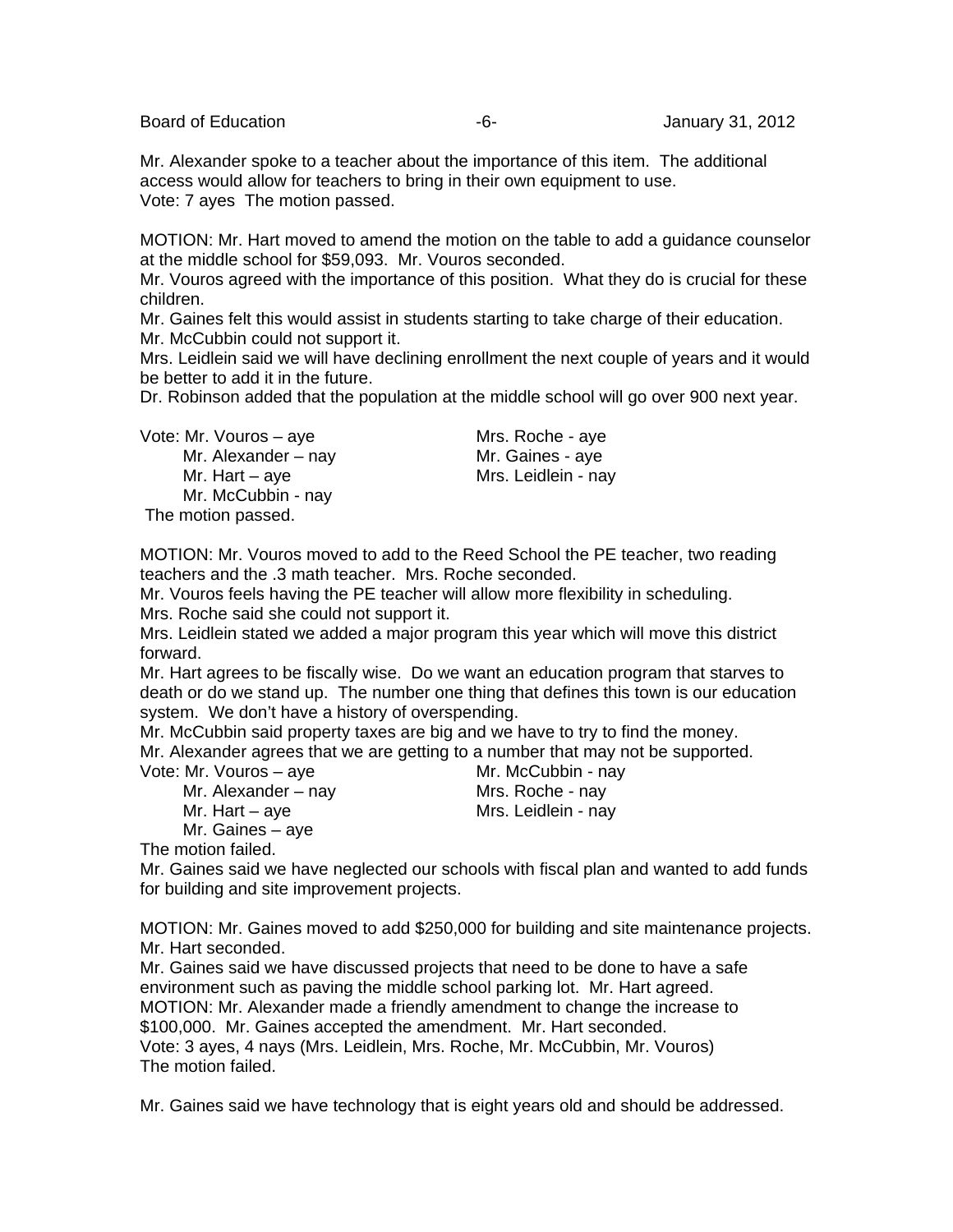Board of Education **Contract Contract Contract Contract Contract Contract Contract Contract Contract Contract Contract Contract Contract Contract Contract Contract Contract Contract Contract Contract Contract Contract Cont** 

MOTION: Mr. Gaines moved to amend the motion to add \$100,000 to technology equipment to improve our technology systems to support the work that needs to be done. Mr. Hart seconded.

MOTION: Mr. Alexander made a friendly amendment to change the amount to \$63,840 for obsolete desktops.

Mr. Gaines respectfully declined that amendment. We need to do more. Vote: 2 ayes, 5 nays (Mrs. Leidlein, Mrs. Roche, Mr. McCubbin, Mr. Alexander, Mr. Vouros) The motion failed.

Mrs. Leidlein stated the final budget amount was \$70,055,794 which is a 3.07% increase.

Mr. Hart doesn't think this is what the town really wants. It is not adequate but he would support it.

Vote on the main motion: Mr. Vouros – aye  $Mr$ . McCubbin – aye

Mr. Gaines – aye

Mr. Alexander – aye Mrs. Roche – aye Mr. Hart – aye  $Mrs$ . Leidlein – aye

MOTION: Mr. Alexander moved to allow the Director of Business to make technical adjustments to produce the budget with the amount just passed as shown today on the spreadsheet. Mrs. Roche seconded. Vote: 7 ayes

MOTION: Mrs. Roche moved that the Board of Education resolves to move forward with the program of full day kindergarten and is providing requested funding in this budget to do so. However, prior to final implementation, the Board must understand complete and all final cost expenses, implementation schedule, the effect on the pre-k program, staffing, busing, curriculum as well as a full discussion of the pros and cons of the program. This information must be discussed in detail by the Board and understood prior to implementing the full day kindergarten program. The purpose of this is to ensure that a complete understanding is held not only by the Board of Education but also by the public. I would like a second to this motion so that I can speak to my motion. Mr. Vouros seconded.

Mr. Alexander said that it was already the job of the administration to ensure the proper implementation of the full day kindergarten program so there was no need for a resolution. Mr. Hart also felt it was not necessary.

Mrs. Leidlein said this was a huge undertaking with a lot of concern in the community. Mr. McCubbin agreed.

Mr. Gaines said that not everything will be in place in time for the referendum. There isn't enough time to have all of the information.

Vote: 4 ayes, 3 nays (Mr. Alexander, Mr. Hart, Mr. Gaines)

Mrs. Leidlein said we don't have enough information to add or remove items in the budget. We need to look at our policies and procedures and keep informing the public to where we are. She welcomed input from the Board of Finance and Legislative Council.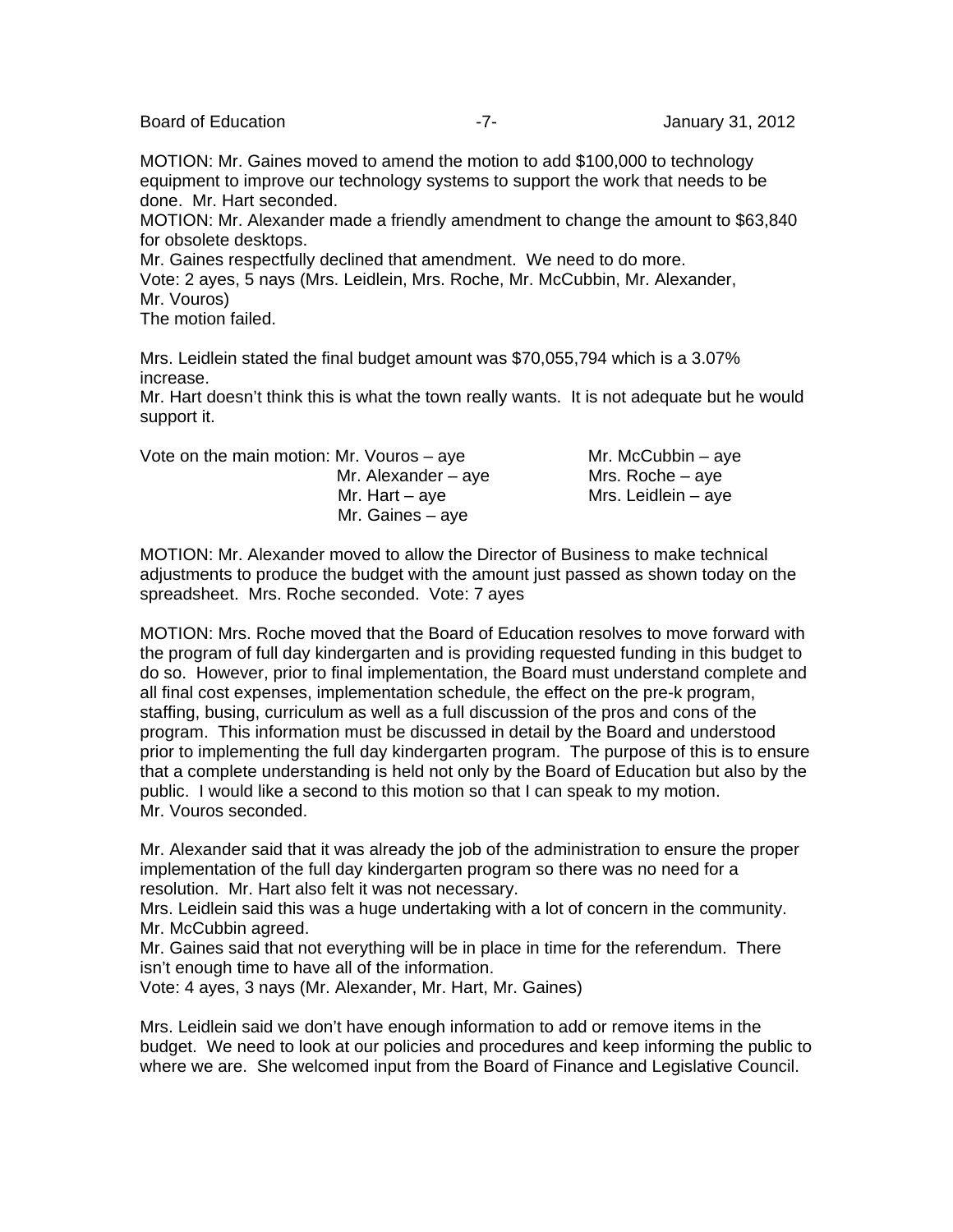Board of Education **Contract Contract Contract Contract Contract Contract Contract Contract Contract Contract Contract Contract Contract Contract Contract Contract Contract Contract Contract Contract Contract Contract Cont** 

Mr. Gaines hoped that the students who attended our meetings will also attend those of the Board of Finance and Legislative Council.

 $\overline{\phantom{a}}$  , and the contract of the contract of the contract of the contract of the contract of the contract of the contract of the contract of the contract of the contract of the contract of the contract of the contrac

MOTION: Mr. Gaines moved to adjourn. Mr. Hart seconded. Vote: 7 ayes

Item 3 - Adjournment The meeting adjourned at 12:30 a.m.

Respectfully submitted:

Cody McCubbin **Secretary**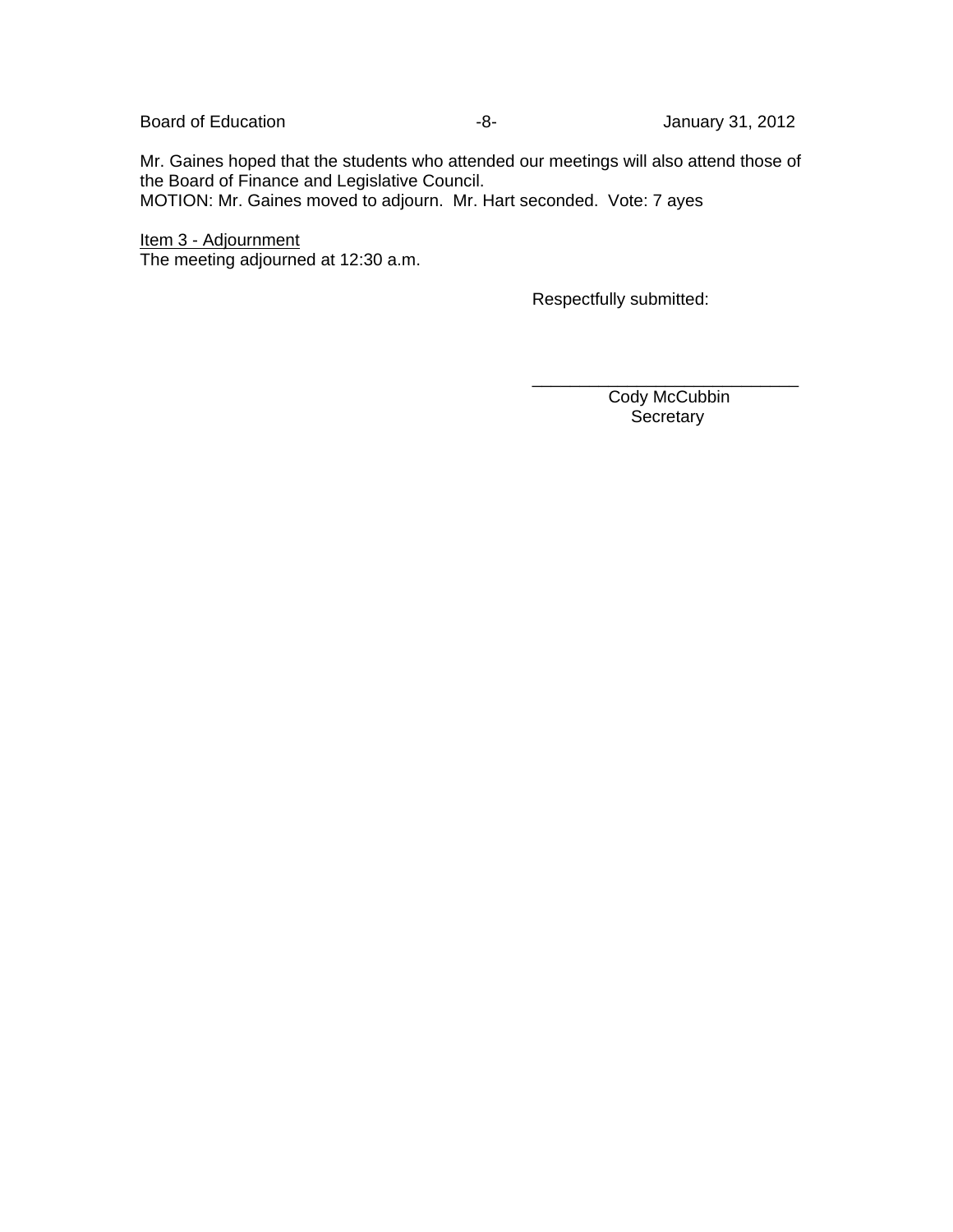# Full Day Kindergarten

### **Newtown Public Schools'**

**Proposal for Enhancing the K-12 Instructional Program**

> January 31, 2012 Barbara GasparineChris Geissler Dawn Lafferty HochsprungJo-Ann Peters-Edmunson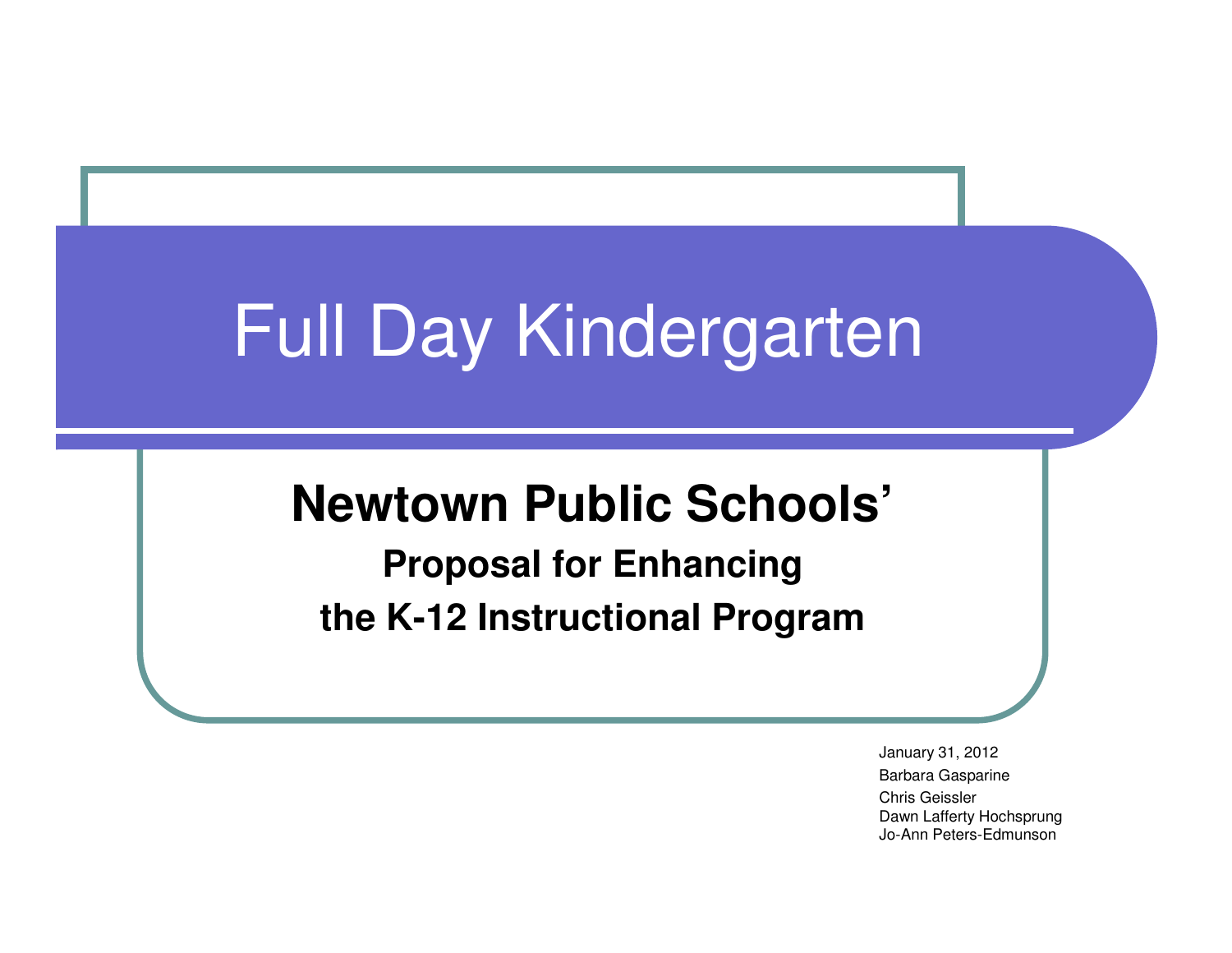### Why Full-Day Kindergarten?

The expectation for what students must know and be able to do by the end of kindergarten has changed. Our kindergarten day does not have the time required for instruction to meet the demands of:

- **The Common Core State Standards**
- **Connecticut State Department of Education Position Statements on English Language Arts and Mathematics Education**
- **Connecticut State Department of Education Pacing Guides**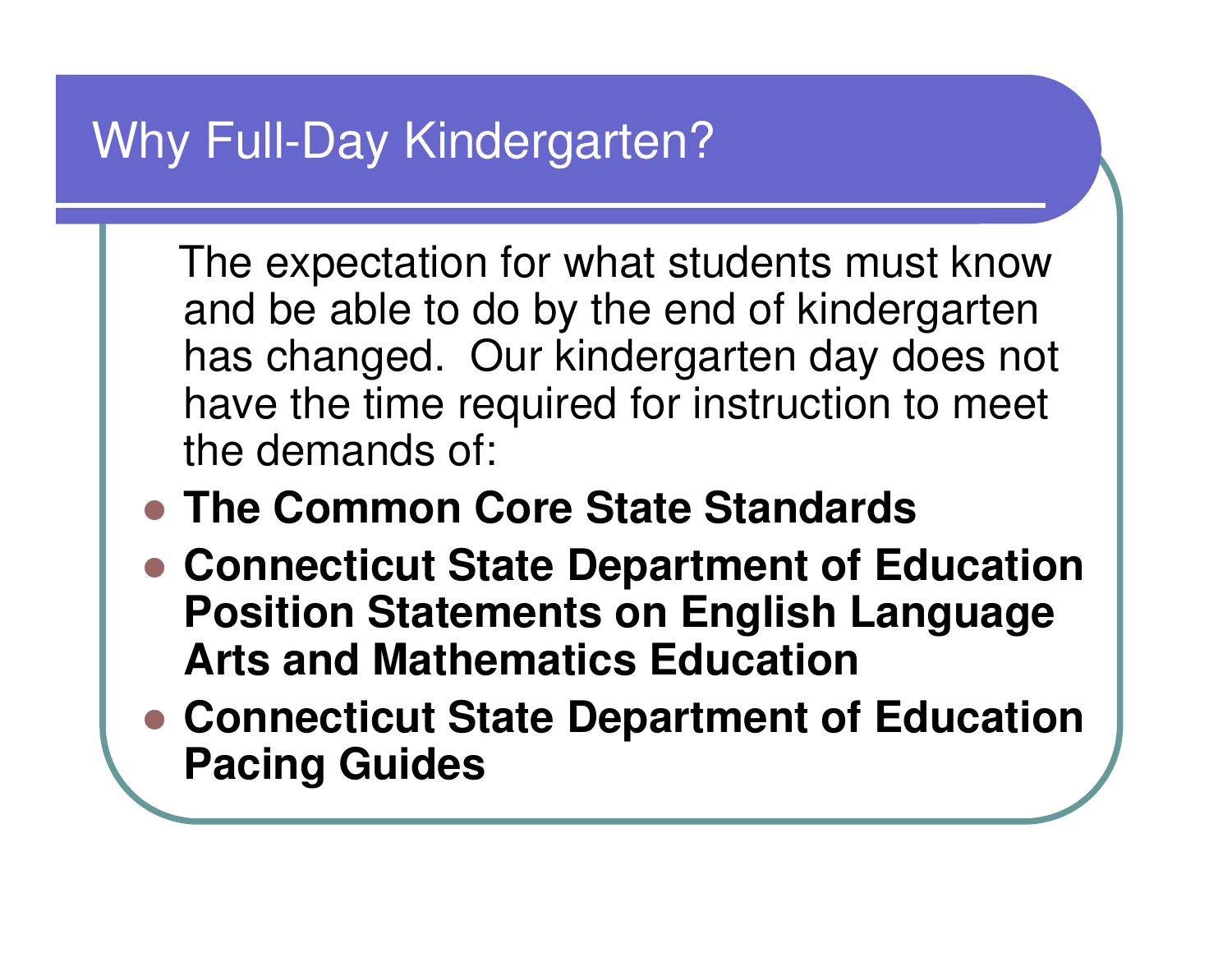### The Kindergarten Team's Initial Action Steps

- $\bullet$  Developed list of guiding questions for their FDK inquiry
- Researched similar and local districts to find out which offer FDK
- Planned visits and conducted phone interviews to schools with FDK
- Observed FDK programs and collected information
- $\bullet$  Kindergarten and Early Intervention Teachers compiled and shared their data in the winter of 2012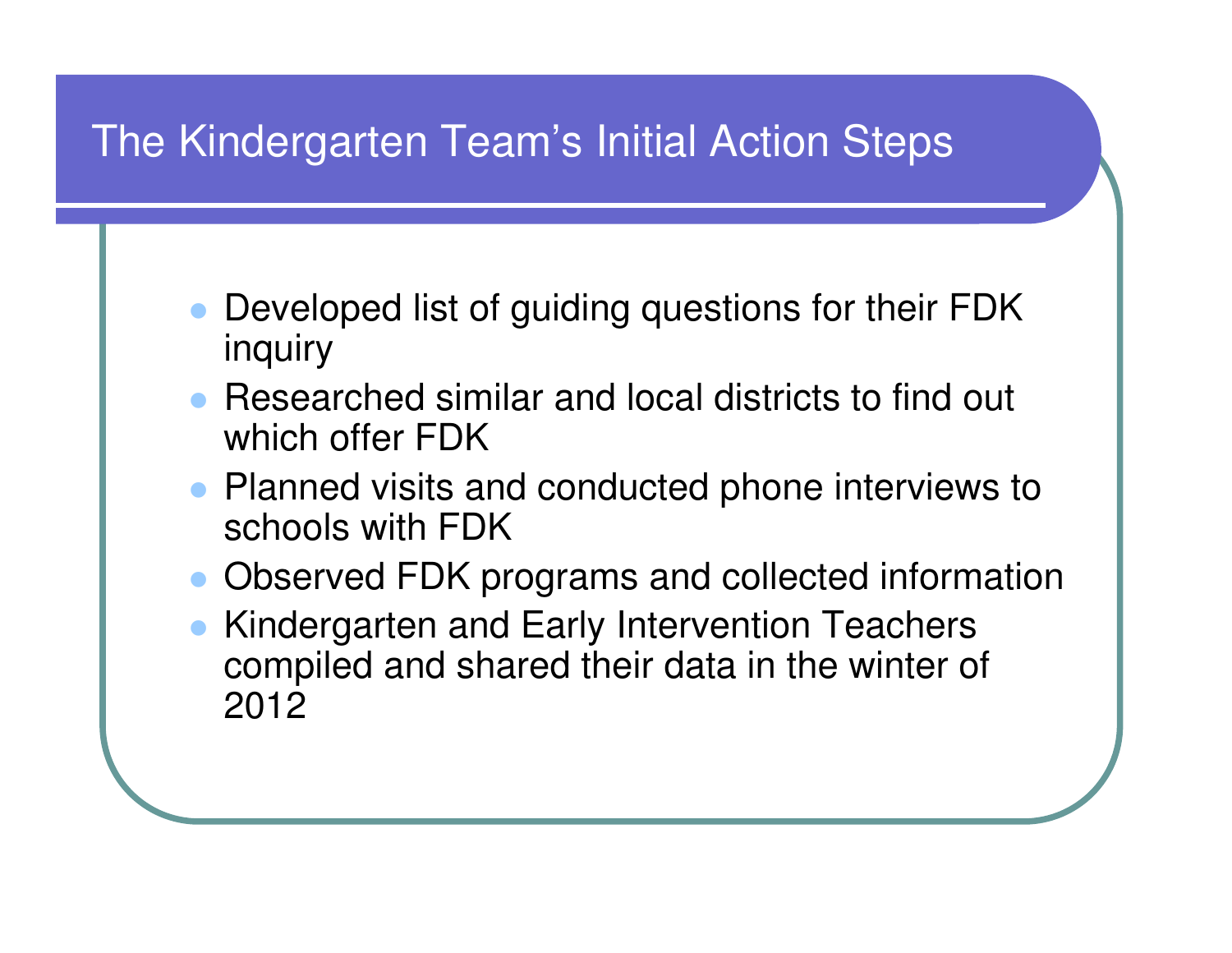### What We Are Doing AND What We Need To Do In Kindergarten

| <b>CONTENT AREA</b>                                                                  | <b>DAILY MINUTES IN</b><br>2-3/4 HOUR PROGRAM | <b>AVERAGE DAILY MINUTES IN</b><br><b>PROGRAMS STUDIED</b> | <b>CONNECTICUT</b><br><b>MINIMUM MINUTES</b>                                         |
|--------------------------------------------------------------------------------------|-----------------------------------------------|------------------------------------------------------------|--------------------------------------------------------------------------------------|
| <b>LANGUAGE ARTS</b>                                                                 | 45-60                                         | 150                                                        | 120<br>As per CSDE Position Statement<br>on English Language Arts Education, 12/3/08 |
| <b>MATHEMATICS</b>                                                                   | 15-20                                         | 60                                                         | 60<br>As per CSDE Mathematics Specialist                                             |
| SCIENCE, SOCIAL STUDIES,<br><b>HEALTH</b>                                            | $10 - 15$                                     | 30                                                         |                                                                                      |
| MORNING MEETING/CALENDAR                                                             | $10 - 15$                                     | 30                                                         |                                                                                      |
| <b>HANDWRITING</b>                                                                   | 5                                             | 15                                                         |                                                                                      |
| <b>COMPUTER LAB</b>                                                                  | >5                                            | $5 - 10$                                                   |                                                                                      |
| <b>UNIFIED ARTS</b><br>(Music, Art, Physical Education,<br>Library-Media)            | $20 - 25$                                     | 40                                                         |                                                                                      |
| <b>CENTERS</b>                                                                       | $0 - 15$                                      | (included in academics)                                    |                                                                                      |
| SNACK/LUNCH                                                                          | $10 - 15$                                     | 40-50                                                      |                                                                                      |
| <b>RECESS</b>                                                                        | $0 - 5$                                       | 25                                                         | Daily as per CT P.A. 04-224, S. 1. Sec. 10-2210.<br>Lunch periods. Recess.           |
| NPS AVAILABLE INSTRUCTIONAL<br><b>TIME</b><br>(includes transitions not noted above) | 169 minutes                                   | 387<br>Minutes*                                            | <b>INSUFFICIENT</b><br>As per<br>the State of Connecticut                            |

\*Some full day program observed/interviewed had longer instructional days than NPS.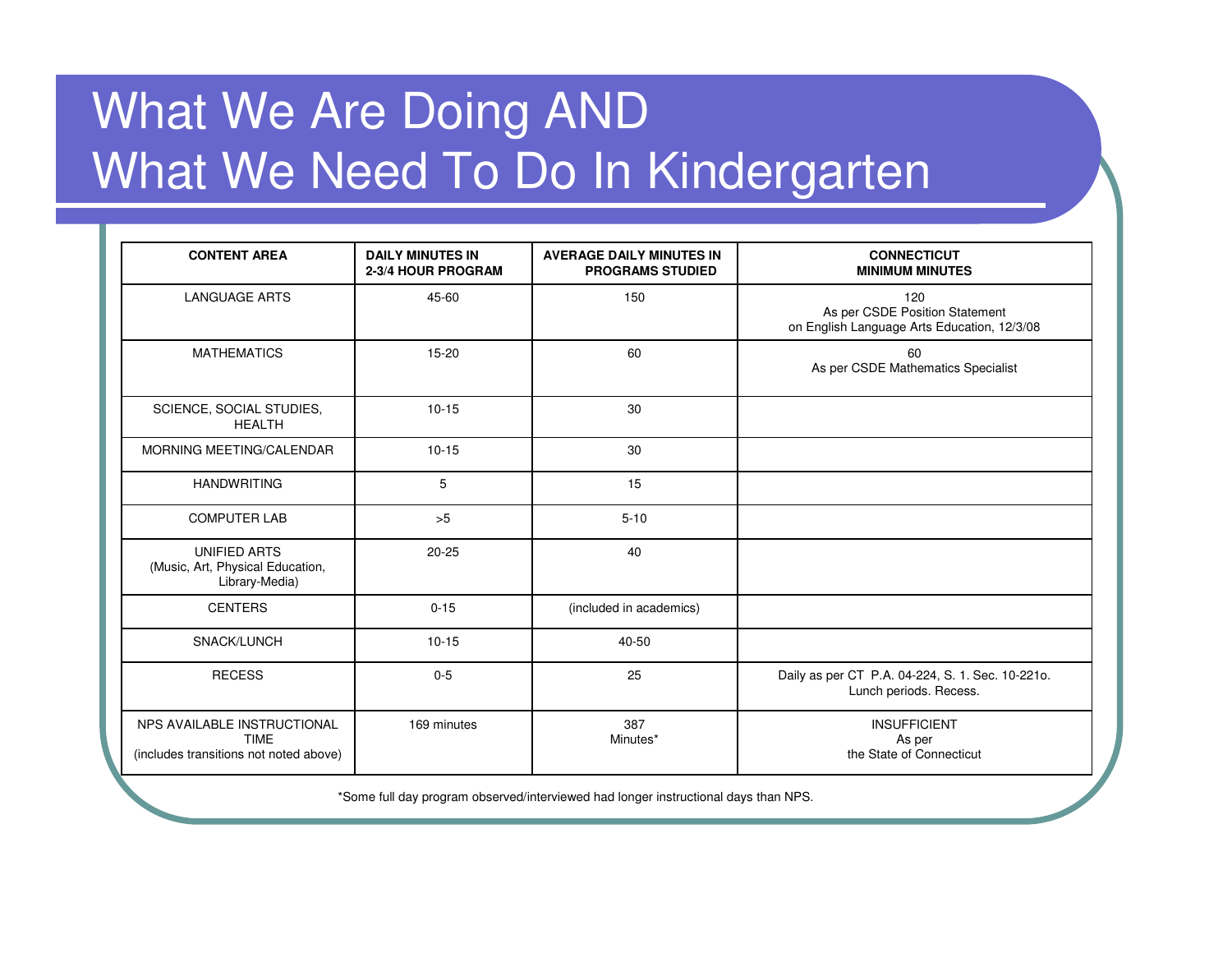### 21<sup>st</sup> Century Skill Components to be Included with or Enhanced by Full-Day Kindergarten

- Opportunities to question at a deeper level and to ask follow up questions to check for understanding and probe for deeper thinking
- **Increase opportunities for student discourse**
- Opportunities to integrate technology skills into daily instruction
- $\bullet$ Integrated Units of Study
- Inquiry-based science activities
- More meaningful curriculum-related field trips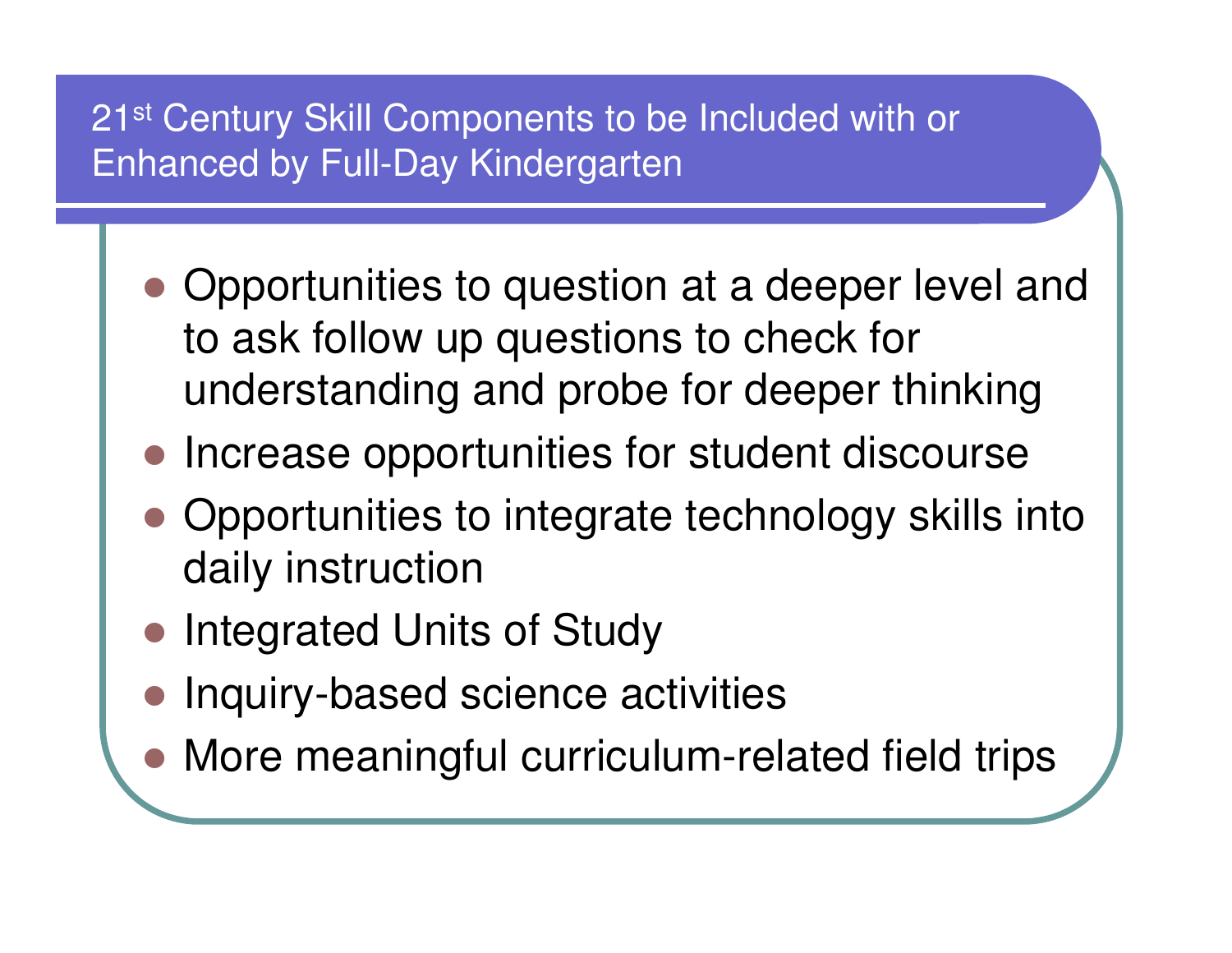### Language Arts Components to be Included with or Enhanced by Full-Day Kindergarten

- $\bullet$ Independent reading/readers' workshop
- Full read aloud with discussion, retelling, higher order questioning
- More time for guided reading
- **More comprehensive writers' workshop**
- Increased opportunities for writing across the curriculum
- • Increased opportunities for intervention for struggling readers & writers
- Increased enrichment for advanced readers & writers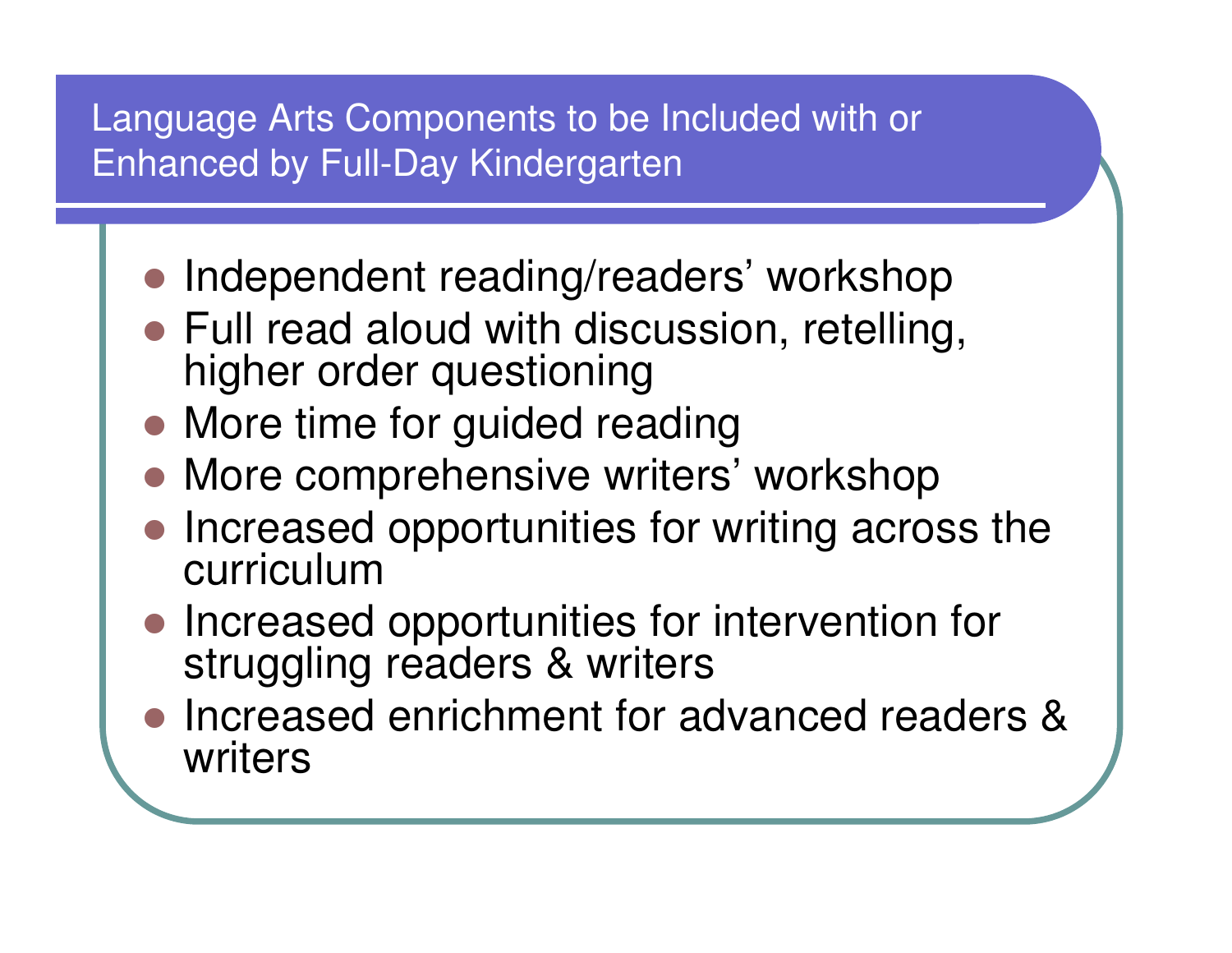#### Mathematics Components to be Included with or Enhanced by Full-Day Kindergarten

- Math every day
- Math lesson with integrated concepts
- Increased opportunities for intervention for learners struggling with numeracy
- Increased enrichment for learners advanced in numeracy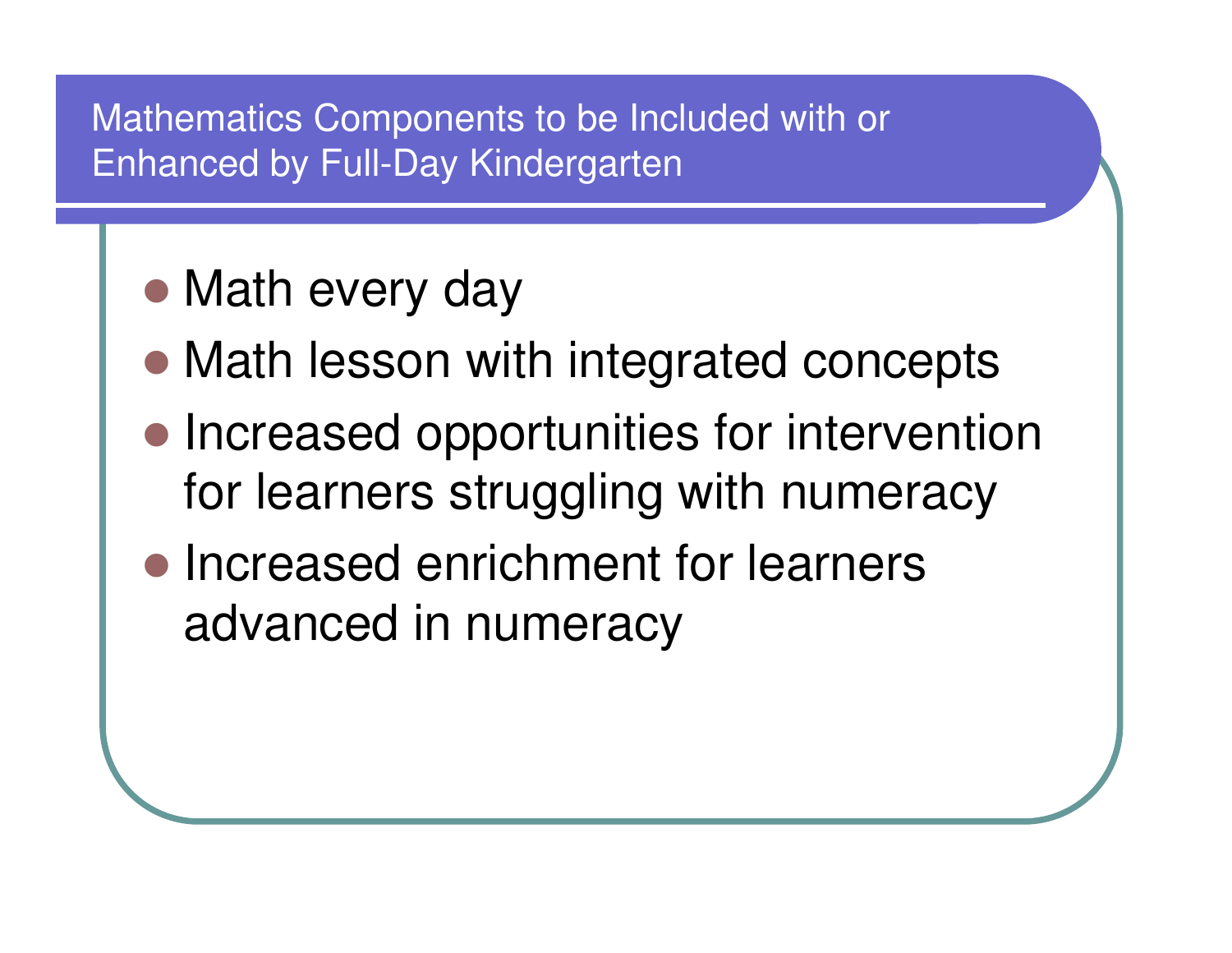### Social Development Components to be Included with or Enhanced by Full-Day Kindergarten

- **Developmentally appropriate pace**
- Sufficient opportunity to develop stamina in all<br>existing larges as well as in independent work curricular areas as well as in independent work
- Opportunities for fine motor development embedded in academics and unified arts classes
- **More time morning meeting/Responsive Classroom**
- Social skill building through academically grounded play
- Time to reinforce and practice self-help skills
- **Recess every day**
- Participation in school-based assemblies
- Smoother, more consistent transition from kindergarten to first grade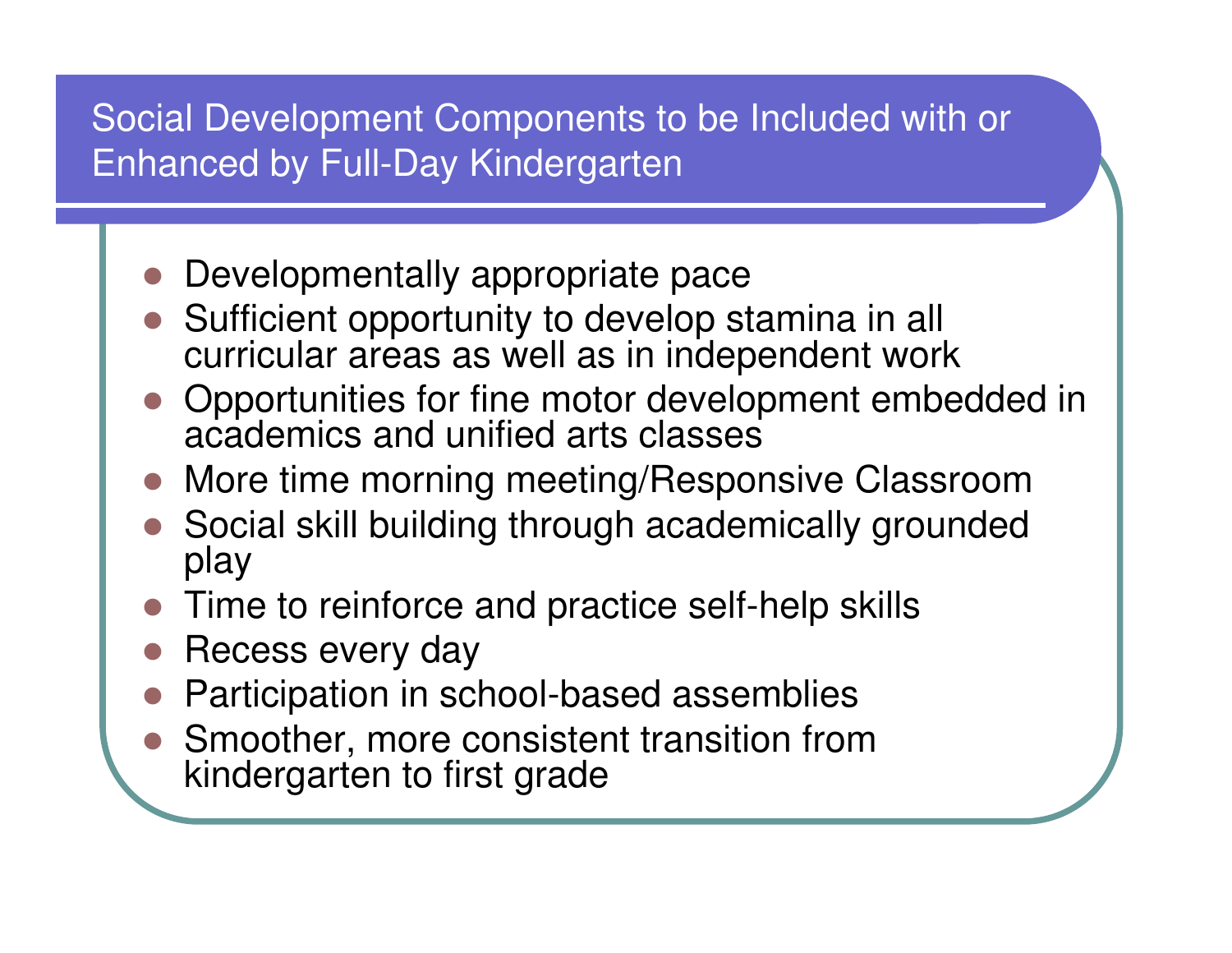## What We Learned

In our current program, our teachers are compelled to make daily decisions about which lessons to teach and which to leave out. This leads to inconsistency of our kindergarten students' academic experience across classrooms and across the district.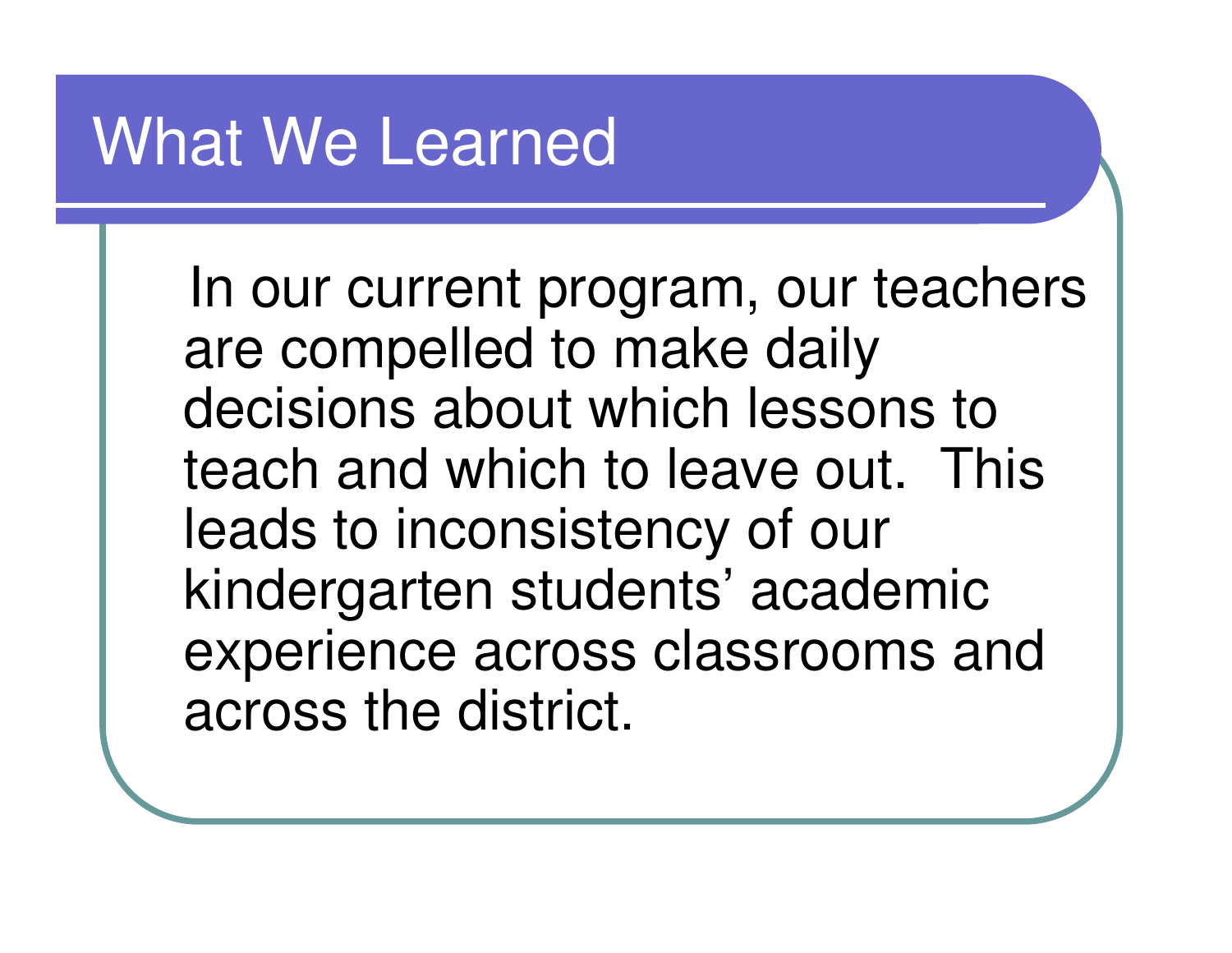### What We Learned

Students' period of adjustment to a full day of school occurs in first grade instead of in kindergarten.

Academic expectations for first grade have increased as dramatically as they have for kindergarten; limited instructional time in kindergarten will have a domino effect throughout the grades.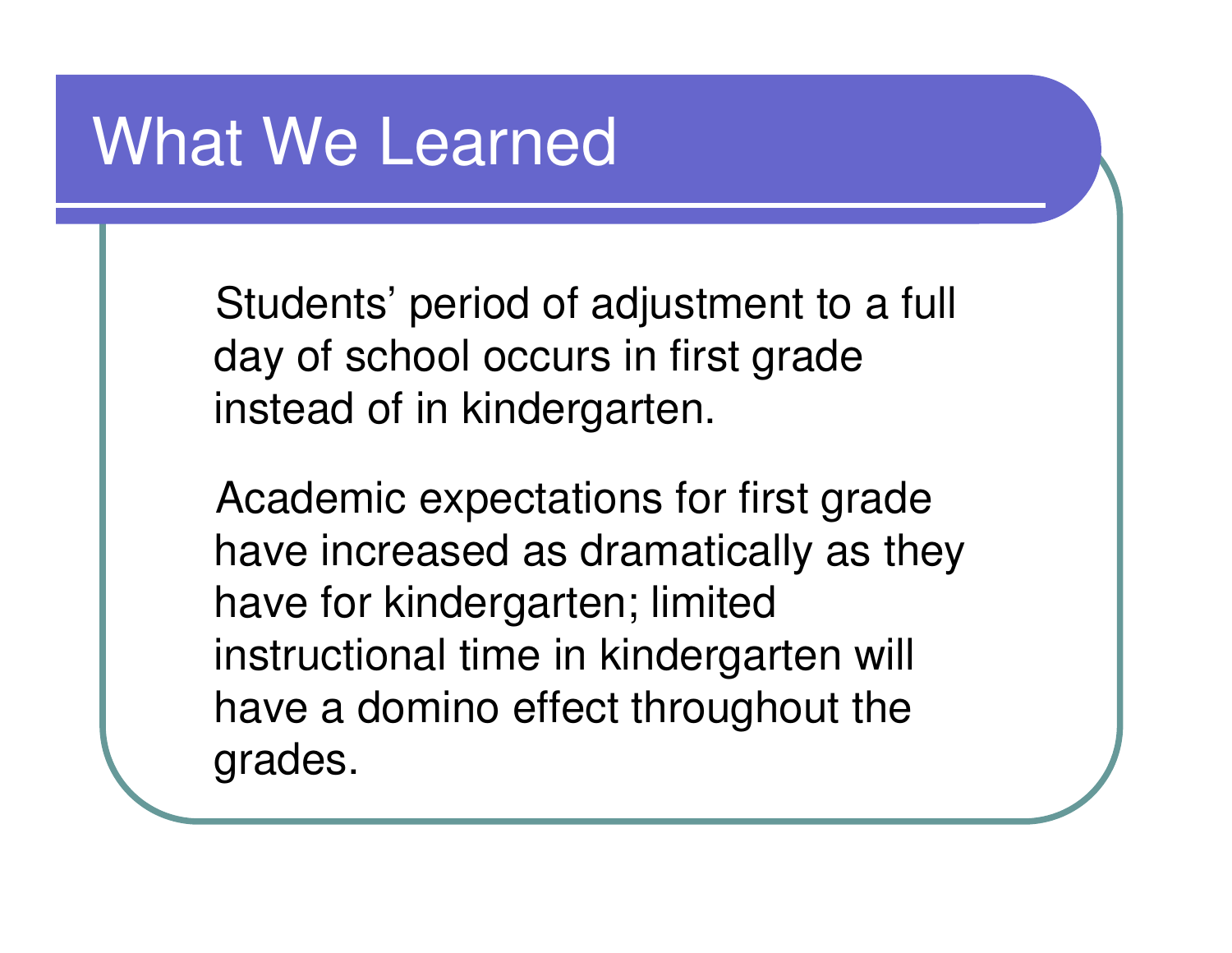# What We Learned

- $\bullet$  **In our 2-3/4 hour program, we cannot provide the number of instructional hours needed to teach the Common Core State Standards.**
	- $\bullet$  Common Core State Standards requires 155 hours of instructional time in kindergarten mathematics to focus on:
		- 0 Representing, relating, and operating on whole numbers, initially with sets of objects
		- Describing shapes and space0
	- Common Core State Standards require 355 hours of instructional time in kindergarten language arts to focus on:
		- 0 Reading: Students comprehend and respond in literal, critical, and evaluative ways to various texts that are read, viewed, and heard.
		- Oral Language: Students will listen and speak to communicate ideas clearly.
		- 0 Writing: Students will express, develop, and substantiate ideas and experiences through their own writing and artistic and technical presentations

www.corestandards.org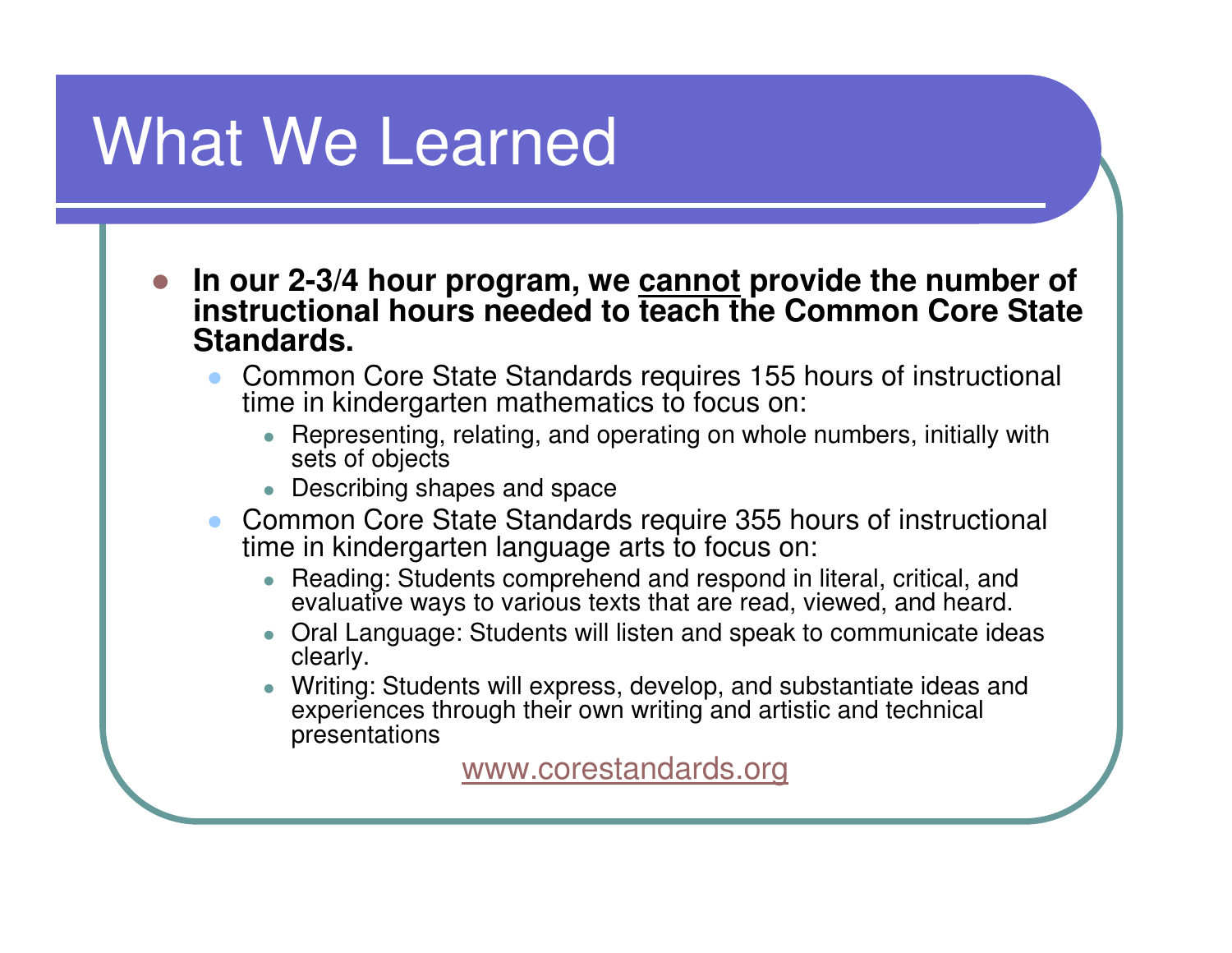## A Statement About the Research

In education, as in all areas of research, studies supporting diverse points of view are readily available. As educators, we agree that"**Fundamental and far-reaching changes in American society and in education require that full-day becomes the new standard for kindergarten**," as stated in The Foundation for Child Development's June 2010 Policy to Action Brief,  $Pre-K-3^{rd}$ : Putting Full-day Kindergarten in the Middle.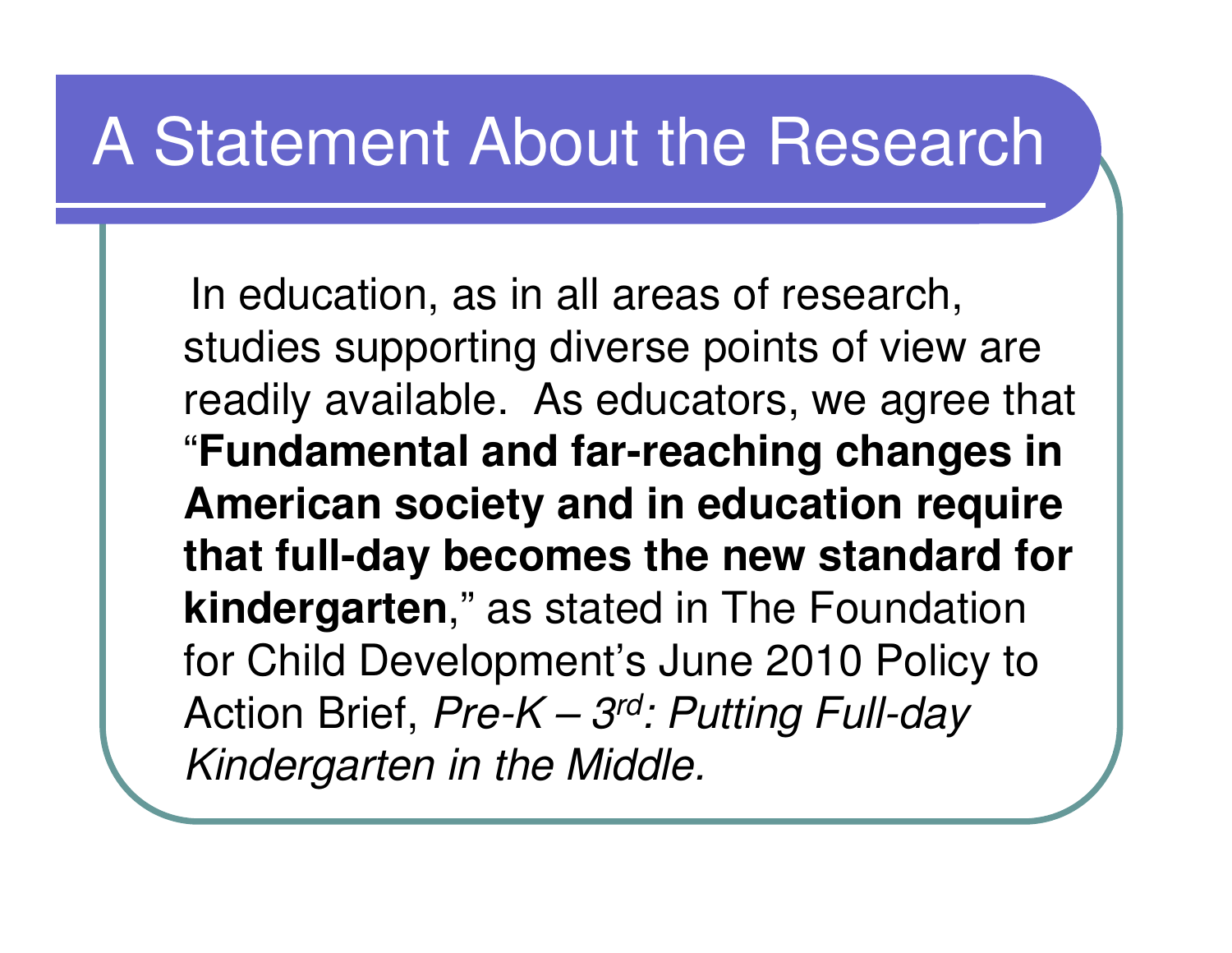The Foundation for Child Development Policy to Action Brief,  $Pre-K-3^{rd}$ : Putting Full-day Kindergarten in the Middle, June 2010

- $\bullet$  "Increasing evidence shows the efficacy of FDK in boosting children's cognitive learning and academic achievement. Multiple studies based on data from the Early Childhood Longitudinal Study, as well as research from school district-based studies, show that children who participated in full-day programs made <u>s</u>tatistically significant gains in early reading skills…" (Lash, Bae, Barrat, Burr, and Fong, 2008)
- "Some of these studies also show a relationship between  $\bullet$ attendance in FDK and higher levels of early math skills." (Cannon, Jacknowitz, and Painter, 2006; Walston and West, 2004)
- "FDK provides more time for children to play and learn experientially, encouraging not only their cognitive development but also their physical and social-emotional development." (Guarino, Hamilton, Lockwood, Rathbun and Germino-Hausken, 2006)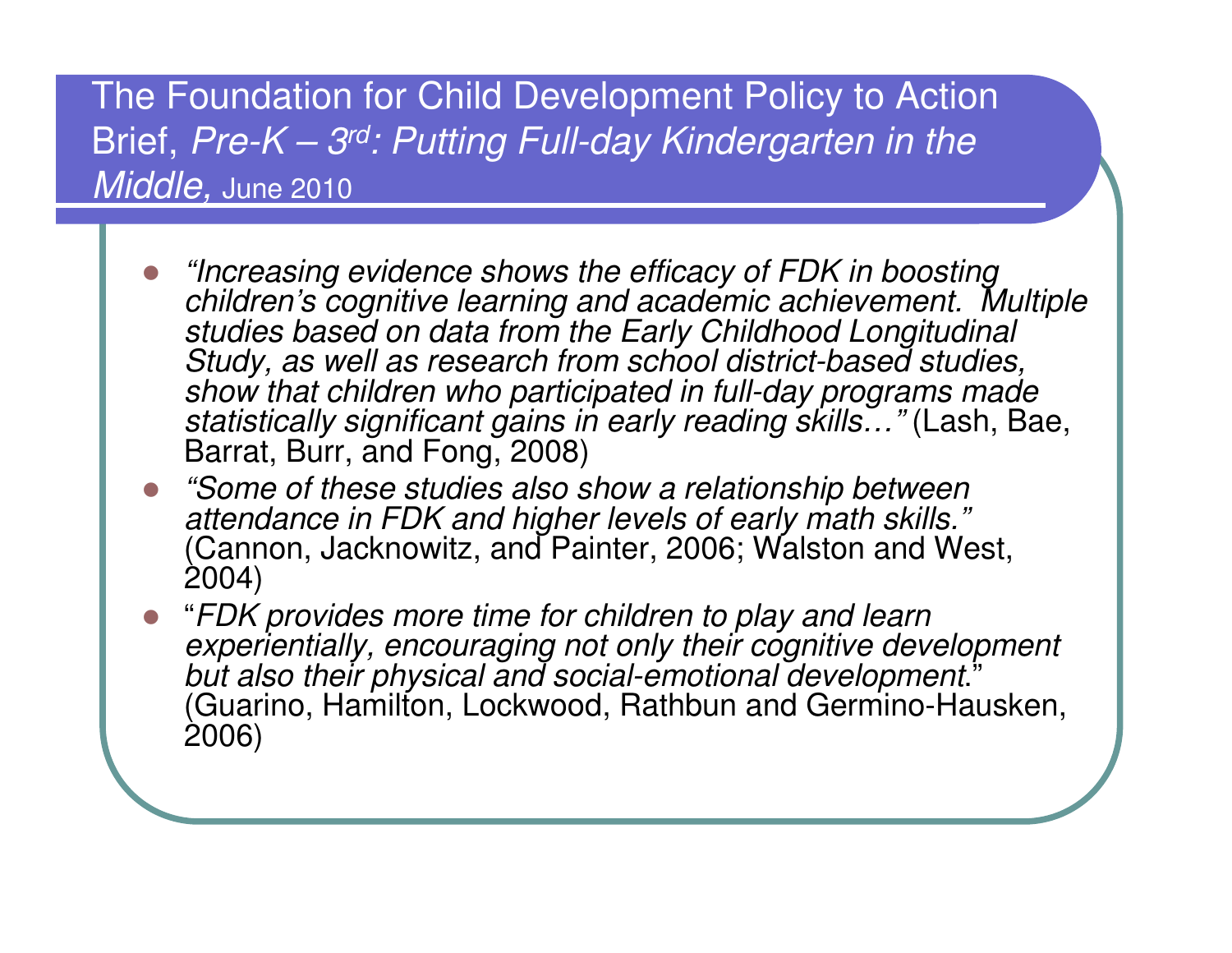# WestEd Policy Brief, April 2005

- $\bullet$ • "Research comparing half-day and full-day" kindergarten shows that children benefit from a developmentally appropriate, full-day program, most notably in terms of early academic achievement – <sup>a</sup> foundation for school and life success." (Villagas, 2005)
- "Achievement findings for full-day kindergarten students show a trend toward higher achievement. Achievement differences appear to persist over time and when other factors such as student demographics and classroom factors are taken into account. (Villagas, 2005)
- "Even given the expense of expanding the<br>kindergarten day, deing so is a cost offectiv kindergarten day, doing so is a cost-effective option for enhancing early learning…" (Villagas, 2005)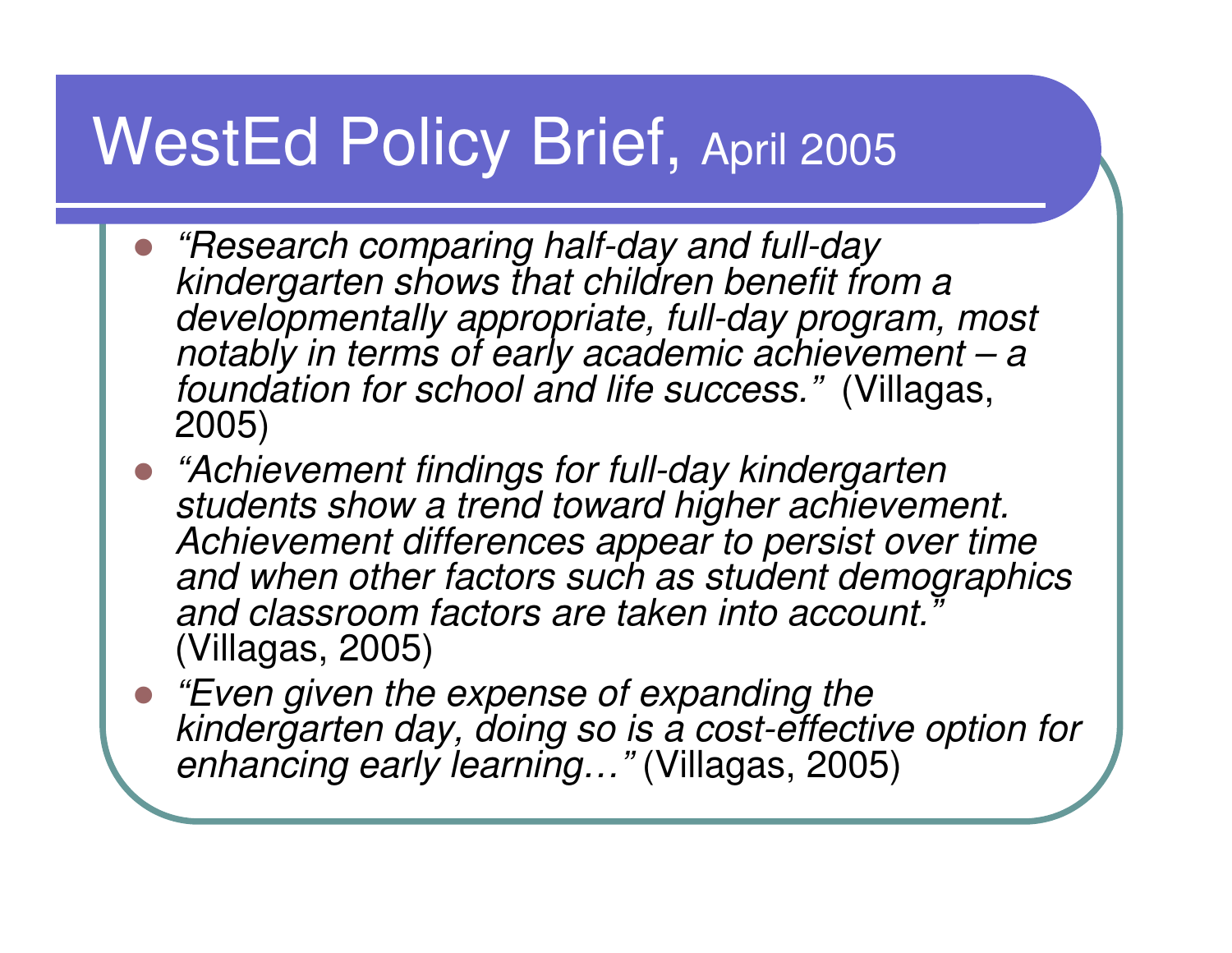### School Readiness, Full-Day Kindergarten, and Student Achievement: An Empirical Investigation Rand Education, 2006

- "Our results also suggest that investments in the development of nonacademic school readiness skills may not only raise overall achievement but may also narrow the achievement gap..." (Le, Kirby, Barney, Setodji, Gershwin, 2006)
- "Proponents of full-day kindergarten argue that these extended programs allow for greater individualization and self-directed activities."(Clark and Kirk, 2000; Elicker and Mathur, 1997)